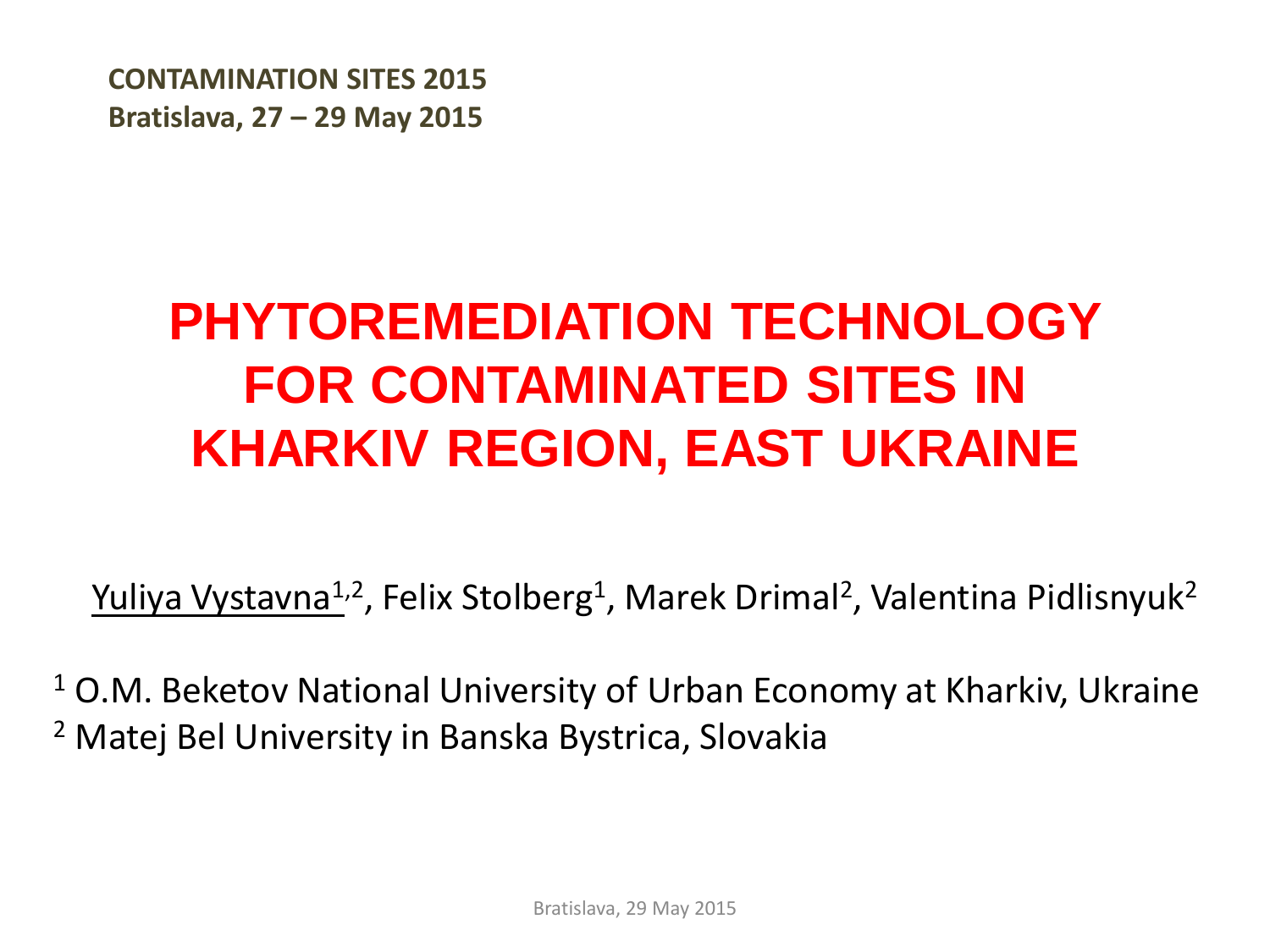### Problem statement

- Since 90<sup>th</sup> of the last century phytotechnology is widely applied in East Ukraine for remediation of wastewaters, sludge and soil
- The most popular technology in Kharkiv region (c.a. 3000000 inhabitants) is constructed wetlands.

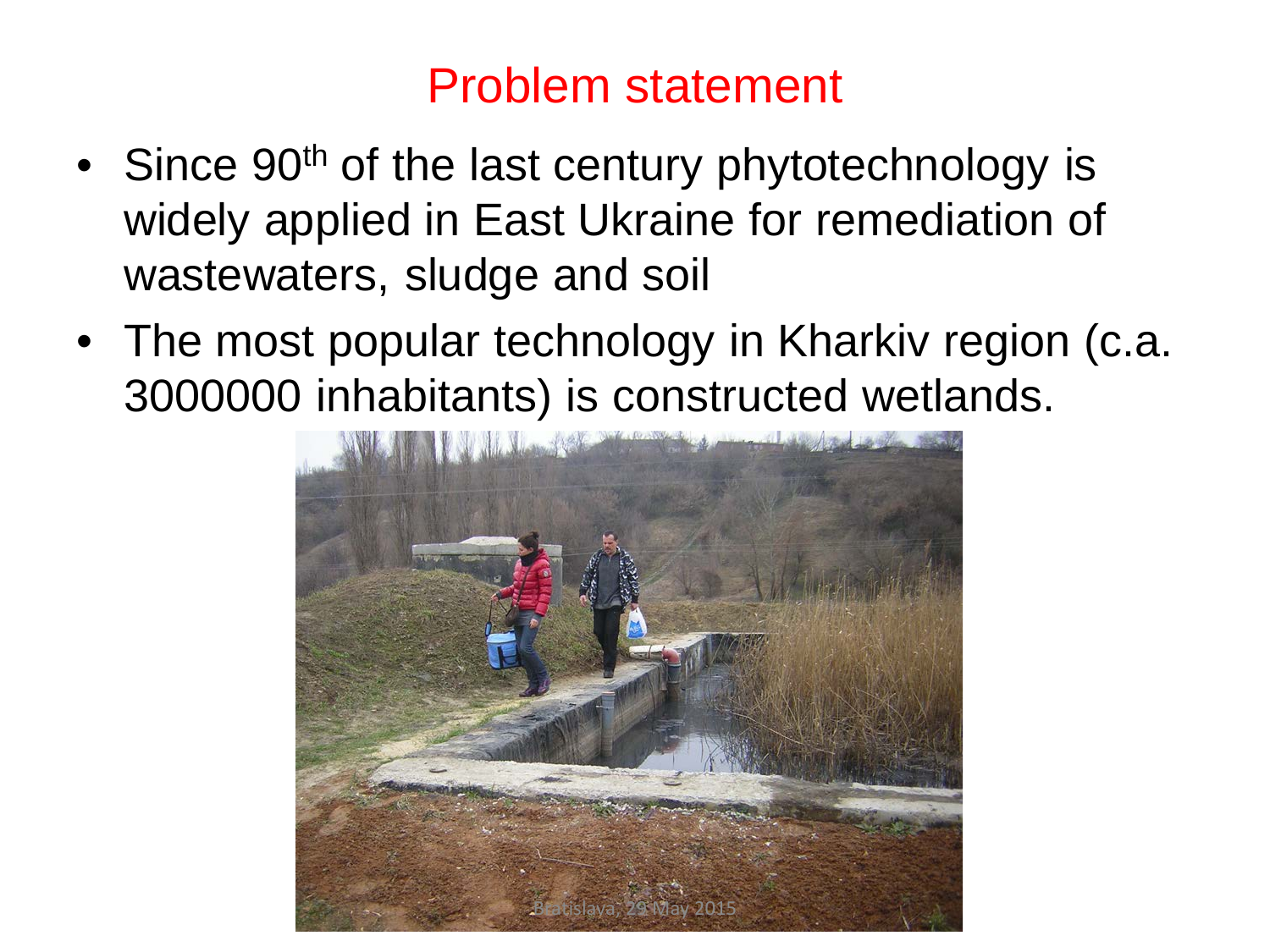

*A* – vertical flow unit and *B –* horizontal subsurface flow unit: 1 – influent; 2 - sedimentation tank; 3 – clarified wastewater; 4 – filtering substrate;  $5 -$  drainage pipes;  $6 -$  macrophytes;  $7 -$  drainage and  $8 -$  effluent

Efficiency depends on inlet contaminants concentrations, hydraulic loading, pH, redox conditions, temperature, presence/absence of the consortium plants/bacteria, species variability and anthropogenic factors

Constructed wetlands generally show high efficiency in removal of suspended solids,  $BOD<sub>5</sub>$  and COD

The net life-cycle energy outputs can be used for biofuel production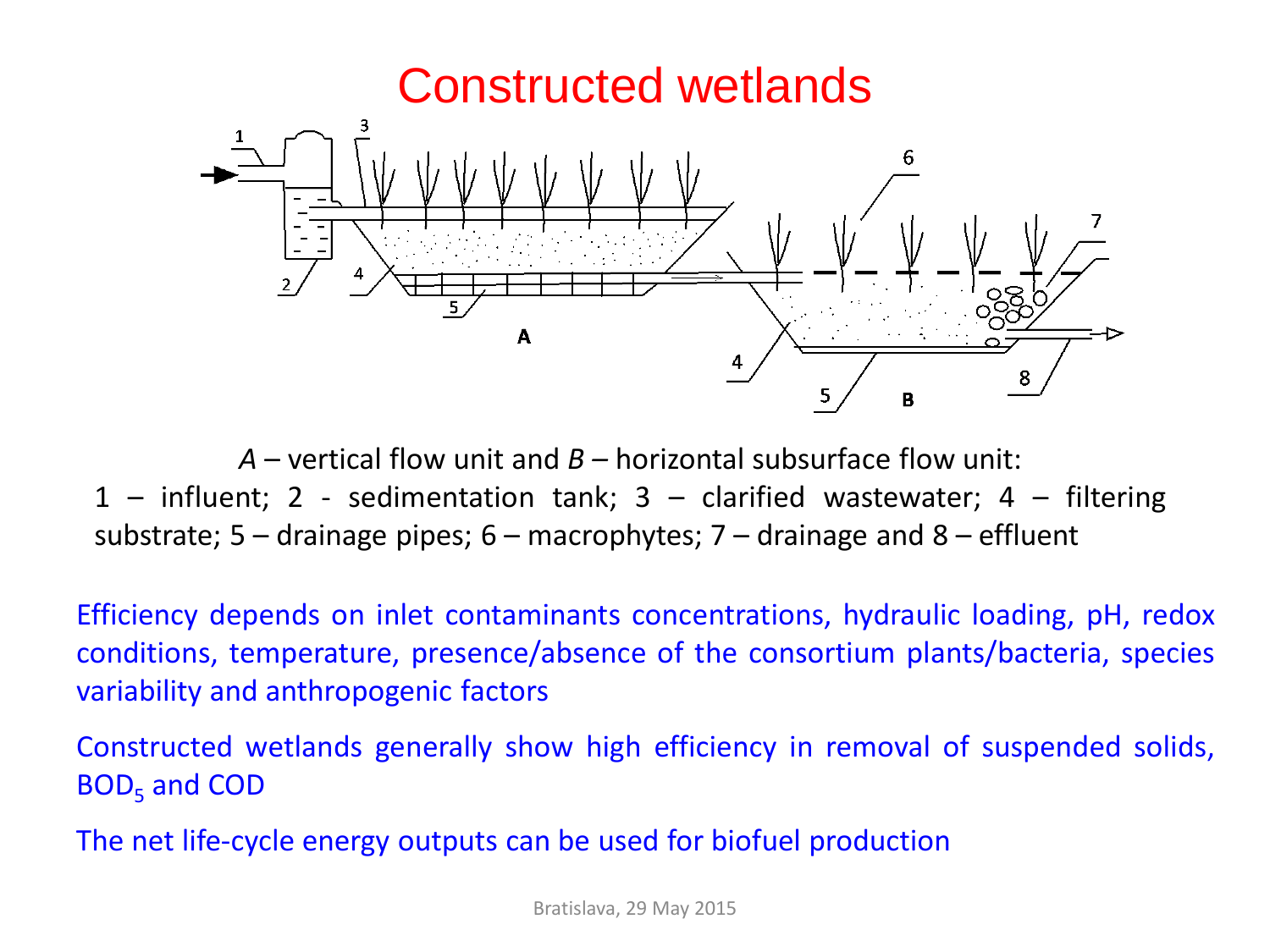# **Objectives**

This work aimed at assessing the performance of CWs in Kharkiv region, Ukraine by

- (i) monitoring chemical parameters ( $pH$ , BOD<sub>5</sub>, COD, suspended solids, surfactants, orthophosphates and total nitrogen) of wastewaters effluents and influents on operated CWs in rural areas
- (ii)evaluating the operating conditions of the CWs and their efficiency to treat domestic wastewaters
- (iii) comparing their treatment efficiency to the conventional wastewater treatment facilities.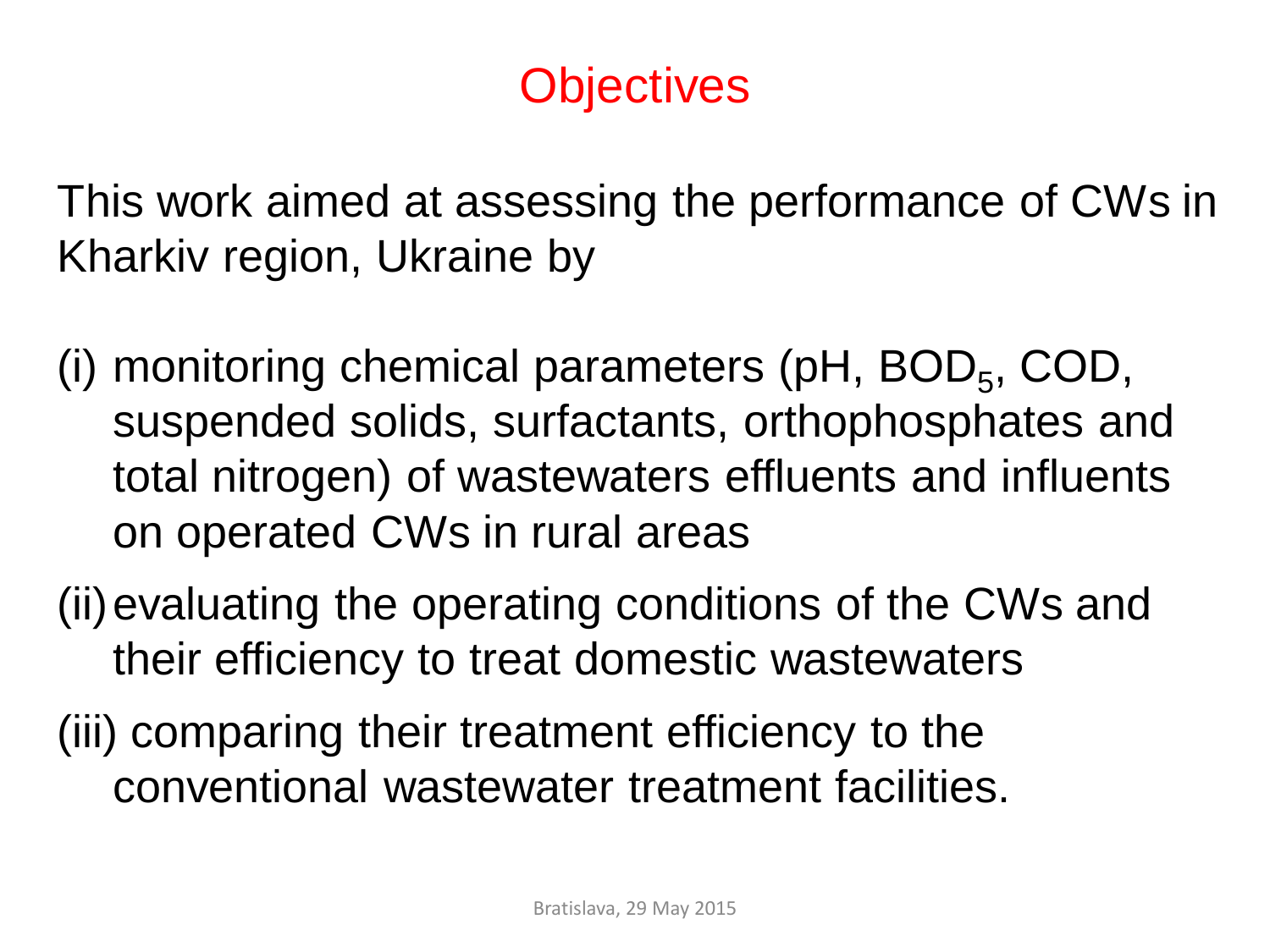# Study area

- (i) 37 CWs were selected at the first step and 80% of them were excluded later because of the 'non operating' conditions
- (ii) nine so called 'bioplato' hybrid CWs were assessed
- (iii) CWs were located in different parts of the region and were designed in the same way
- (iv) B1, B3, B4, B6 and B9 treat domestic wastewaters from small towns and rural settlement
- (v) B7 and B8 treat effluents from hospitals
- (vi) B2 prison
- (vii)B5 orphan house



*Kharkiv region: c.a. 31,000 sq. km c.a. 3,000,000 inh. Contintental climate*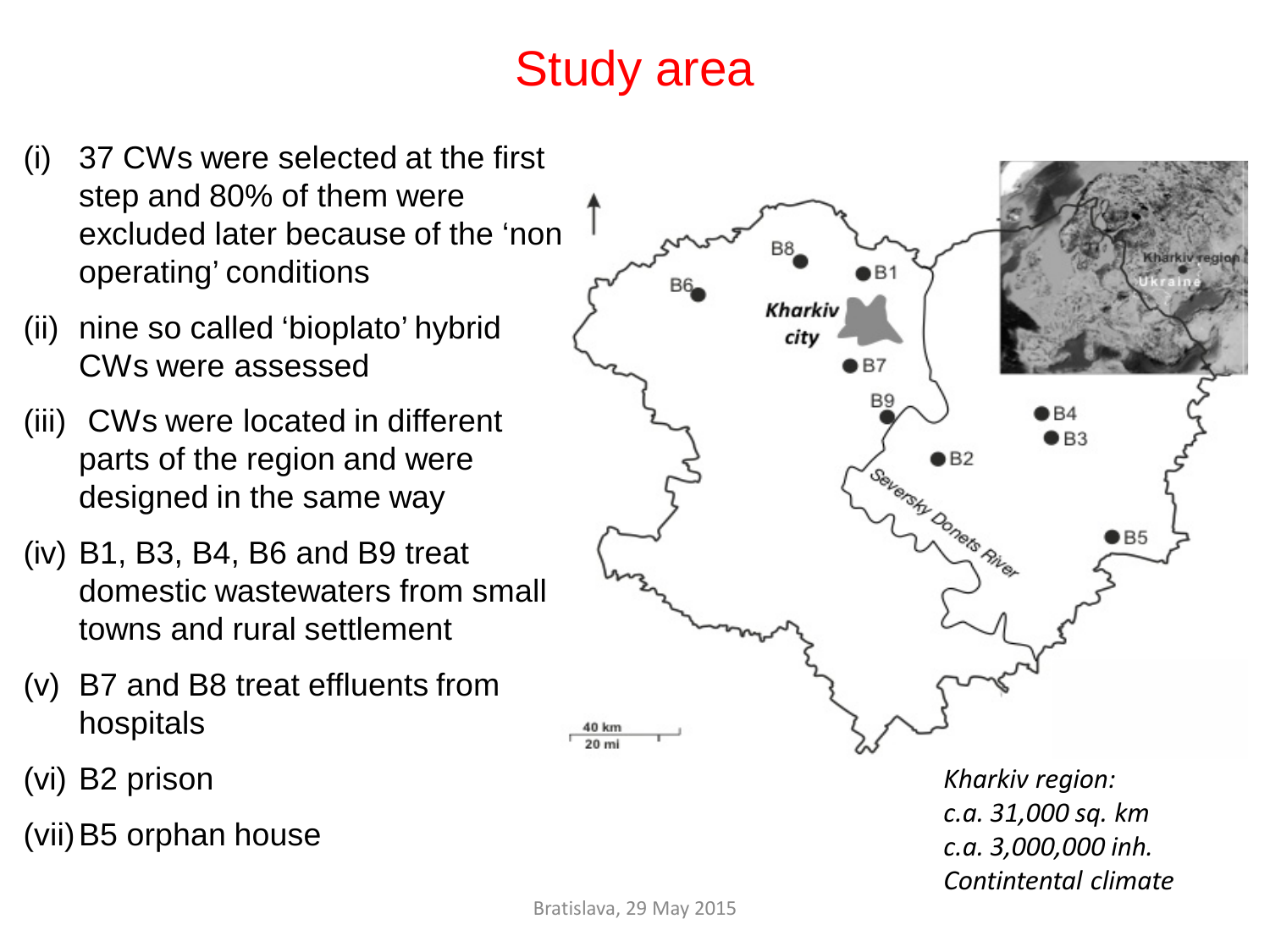# Sampling strategy and methods

Wastewater samples were taken at each site from inlet and outlet points in October 2012, 2013 and 2014.

Samples were analyzed on pH, hardness, mineralization, SS, COD,  $BOD_5$ , surfactants, orthophosphates,  $NH^+_{4}$ ,  $NO^-_2$ ,  $NO^-_3$  and DO.

The removal efficiency was estimated using the following formula:

*ΔC<sup>i</sup> (%)=(1 – Ci out/ Ci in)* × *100%* 

According to the removal efficiency CWs were ranked as:

- (i) low efficiency facilities (less than 50%);
- (ii) medium efficiency facilities (from 50 to 80 %)
- (iii) high efficiency facilities  $(more than 80\%)$ . Bratislava, 29 May 2015

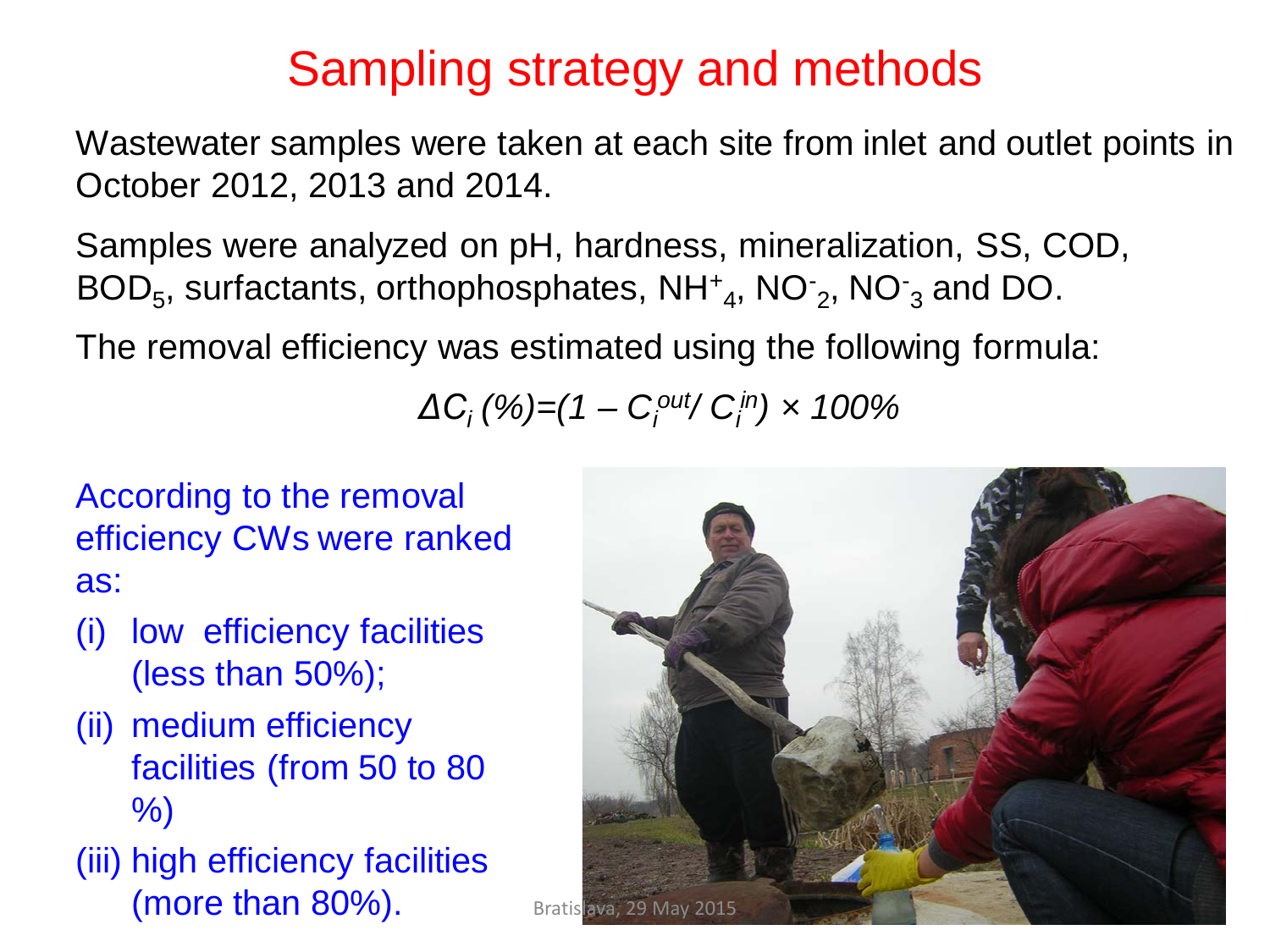#### Inputs vs. outputs concentration - 1



#### BOD5 and COD – high removal on most of CW

Bratislava, 29 May 2015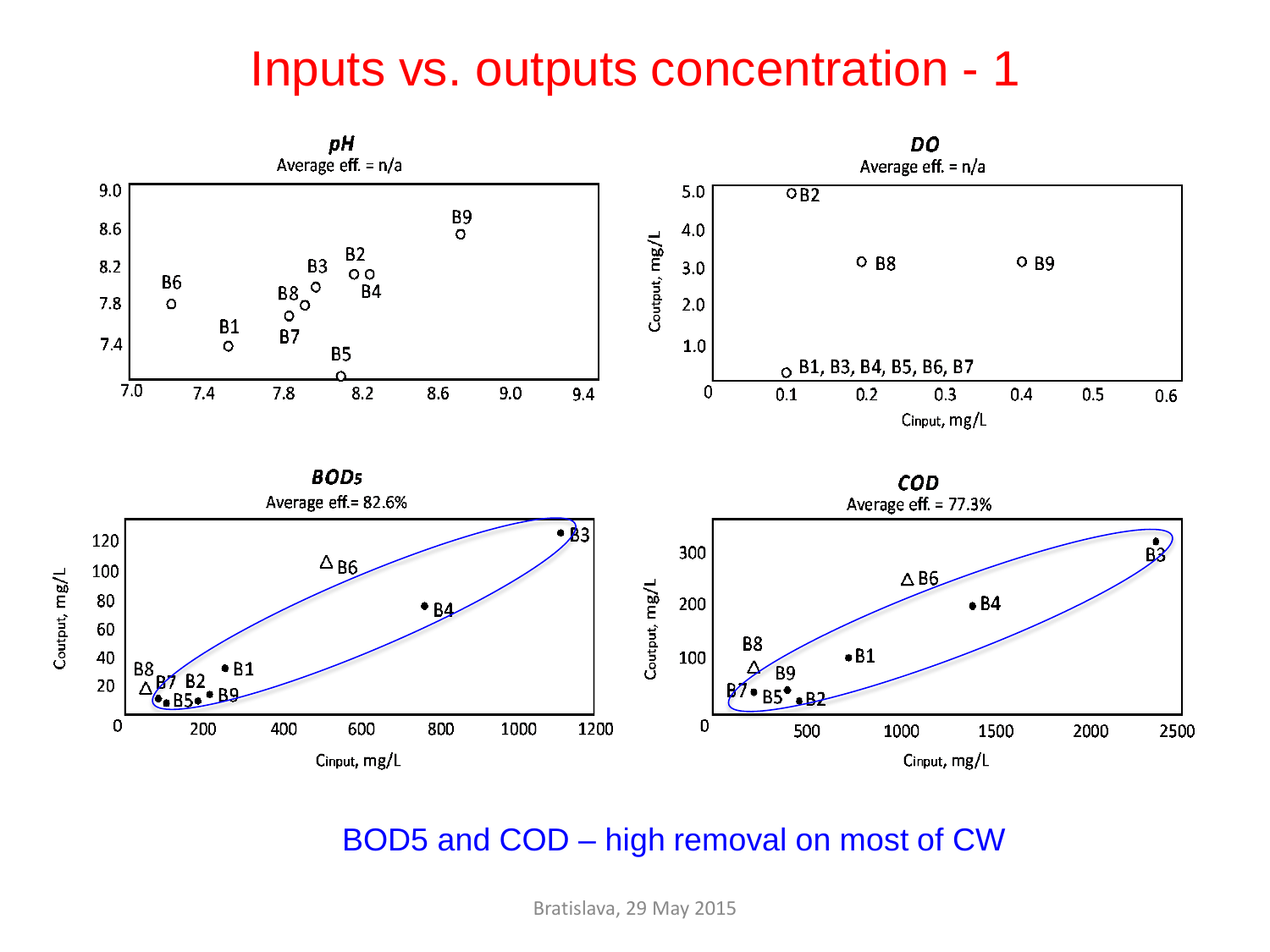### Inputs vs. outputs concentration - 2



Total N – low removal on most of CW Surfactants and orthophosphates – high removal only on few CW

Bratislava, 29 May 2015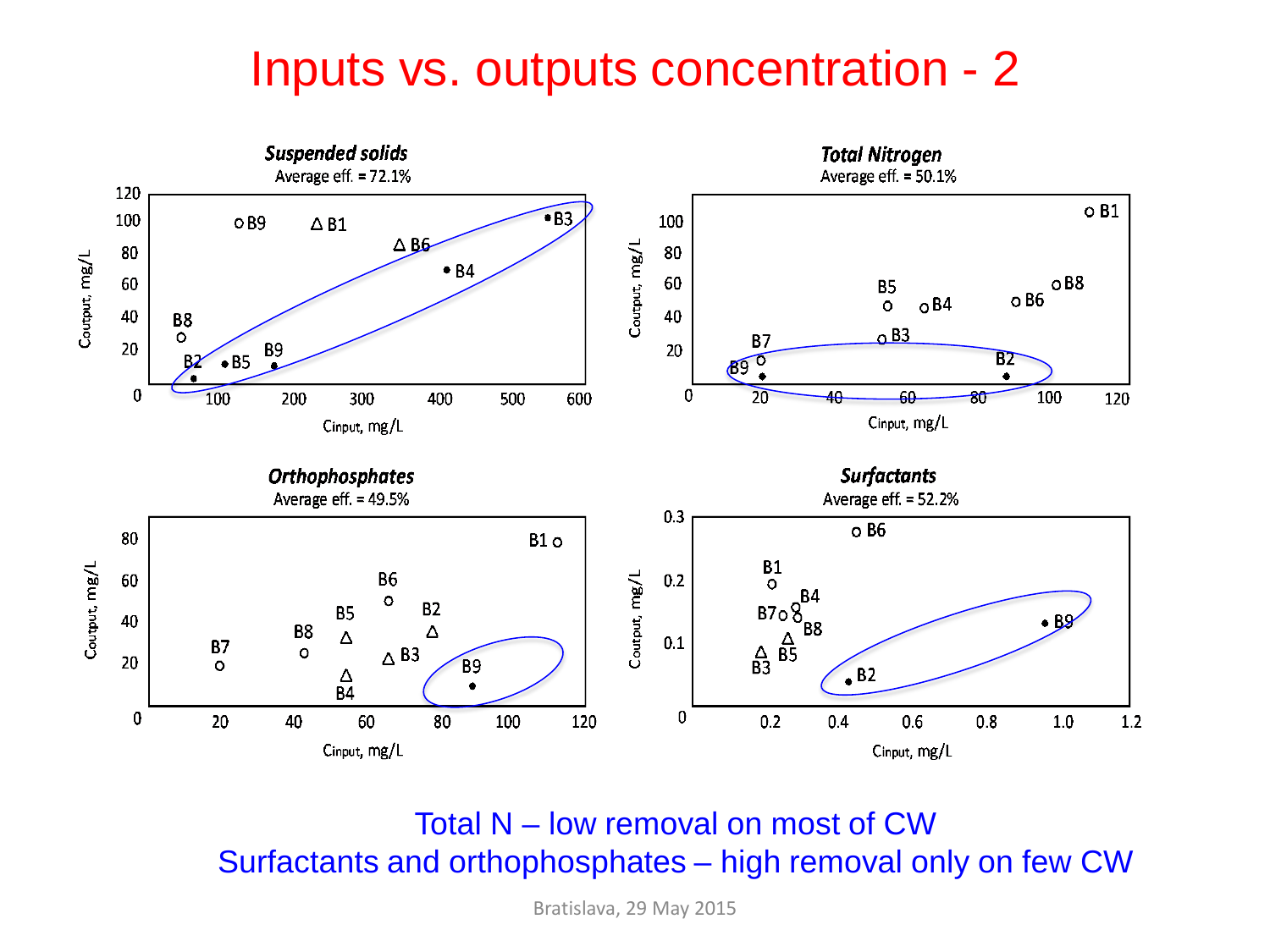# Arrangement of CWs according removal efficiency



(i) Functioning and/or maturation issues (clogging, shading, matrix, saturation, decrease in retention time, appearance of preferential hydraulic pathways, etc.) (ii) The system enhancement and continuous control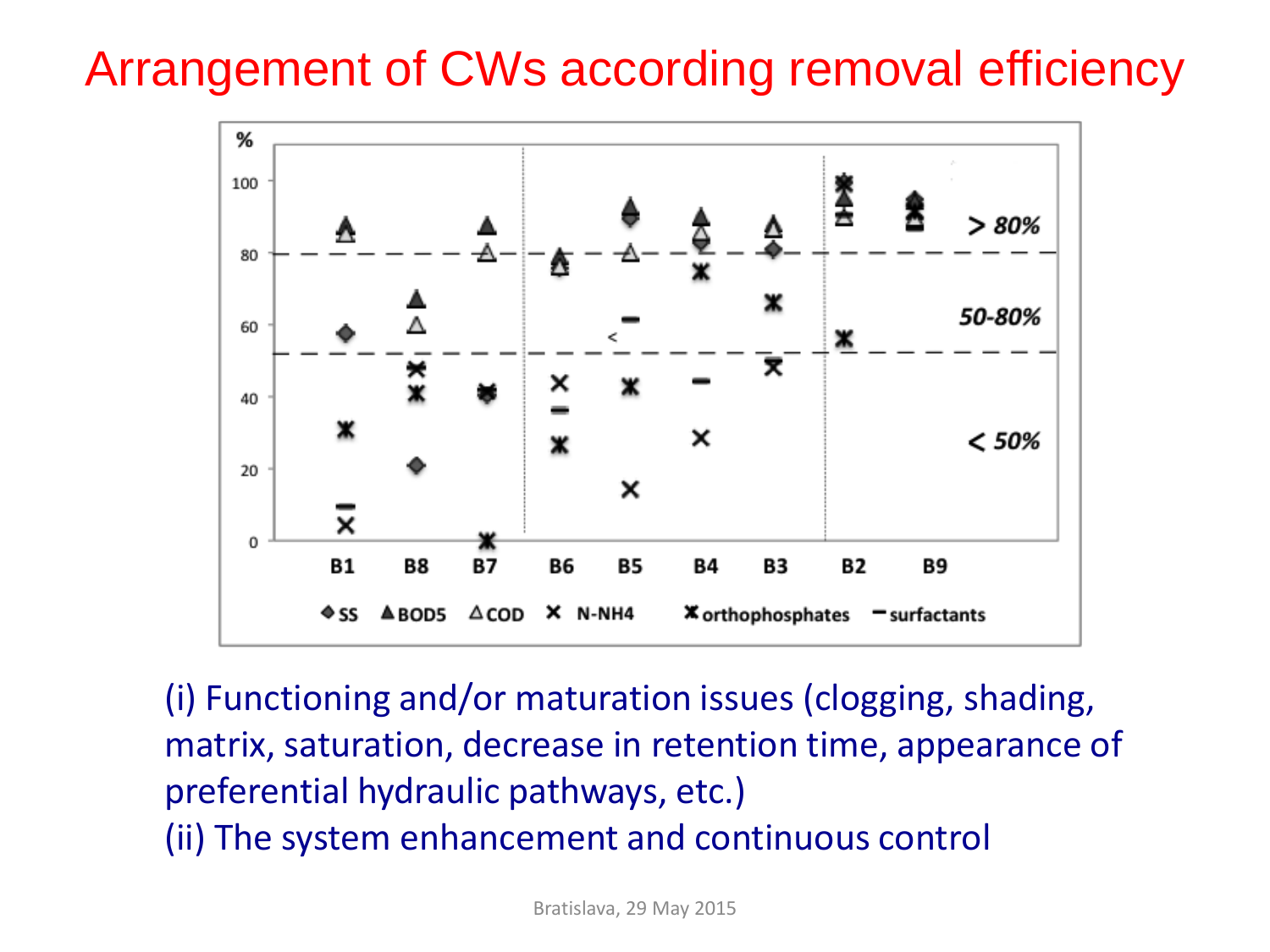# The comparison of the removal efficiency of conventional WWTF and CWs in Ukraine



#### CWs had lower removal efficiency of surfactants and SS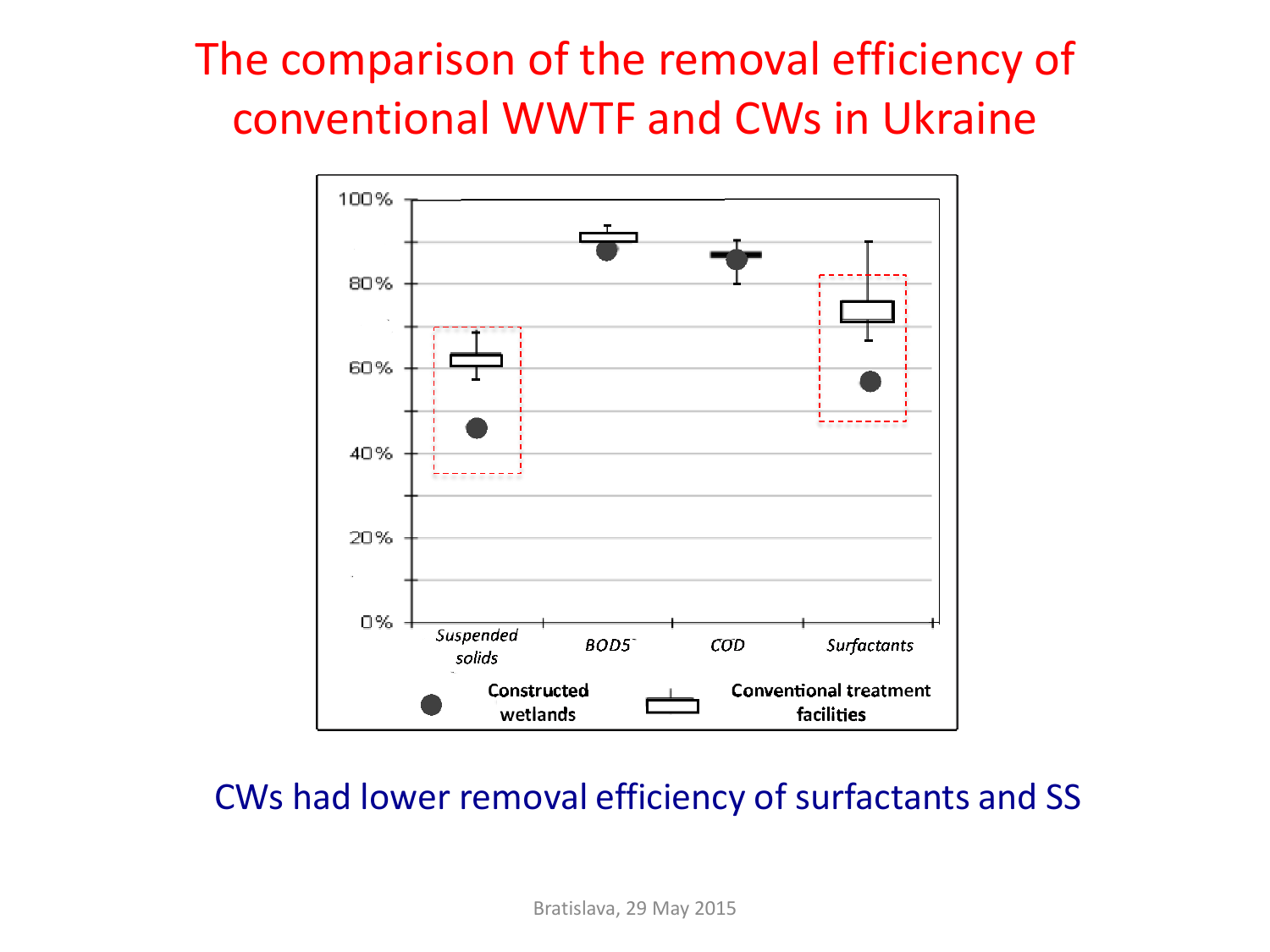## The comparison of the construction costs of conventional WWTF and CWs in Ukraine



Mean wastewater discharge, m3/day

Bratislava, 29 May 2015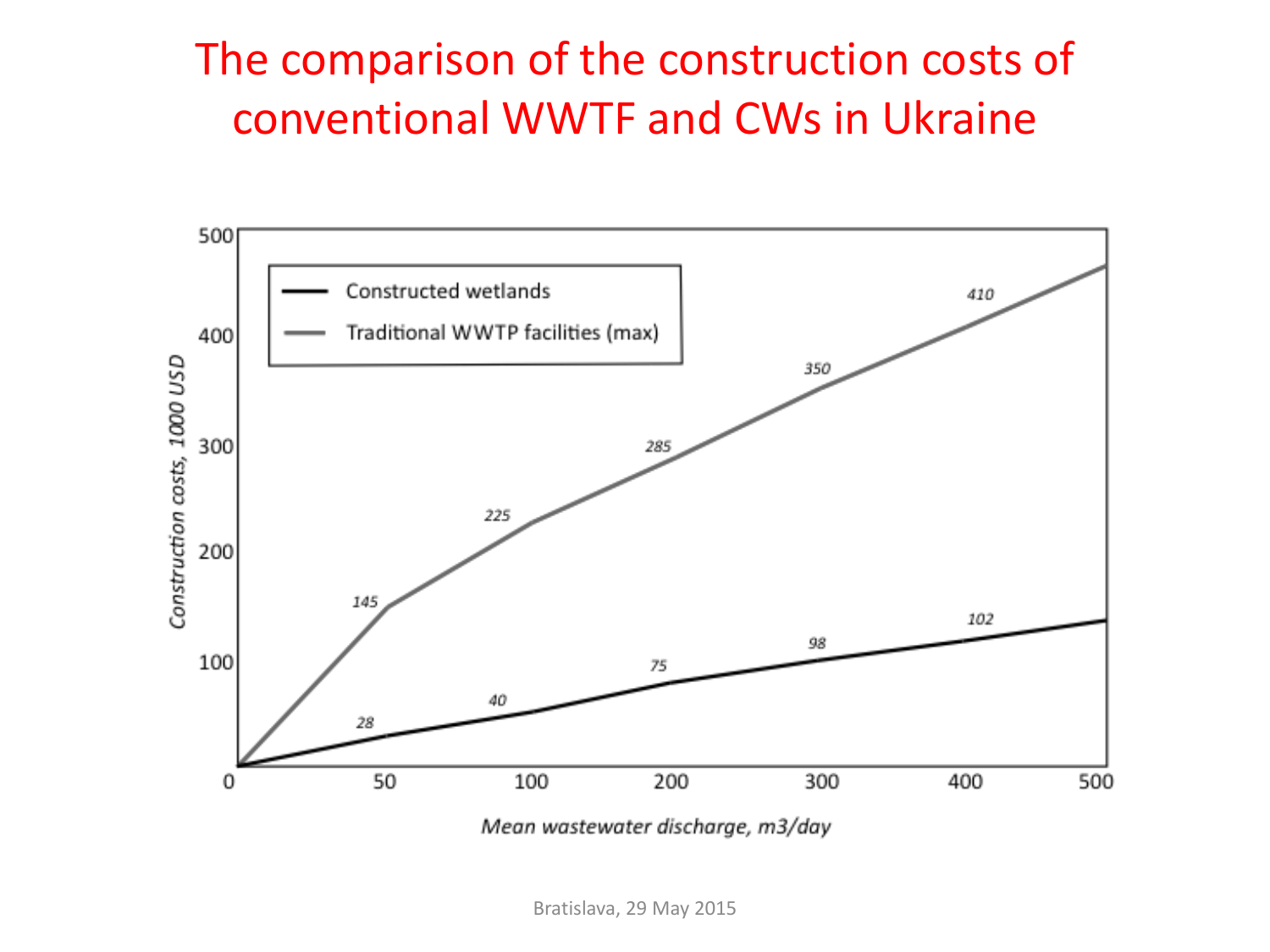The minimum maintenance to increase the removal efficiency of CWs

- (i) keeping unit surface wet but non-flooded while macrophytes emerge
- (ii) keeping stable wastewater table level as required for summer and winter operation regimes
- (ii) cleaning sedimentary tanks and removal of excess sludge when needed
- (iv) measuring wastewater flow rate
- (v) regulate extra wastewater volume to prevent treatment units overfilling
- (vi) overall supervising and keeping the constructed wetland site in proper conditions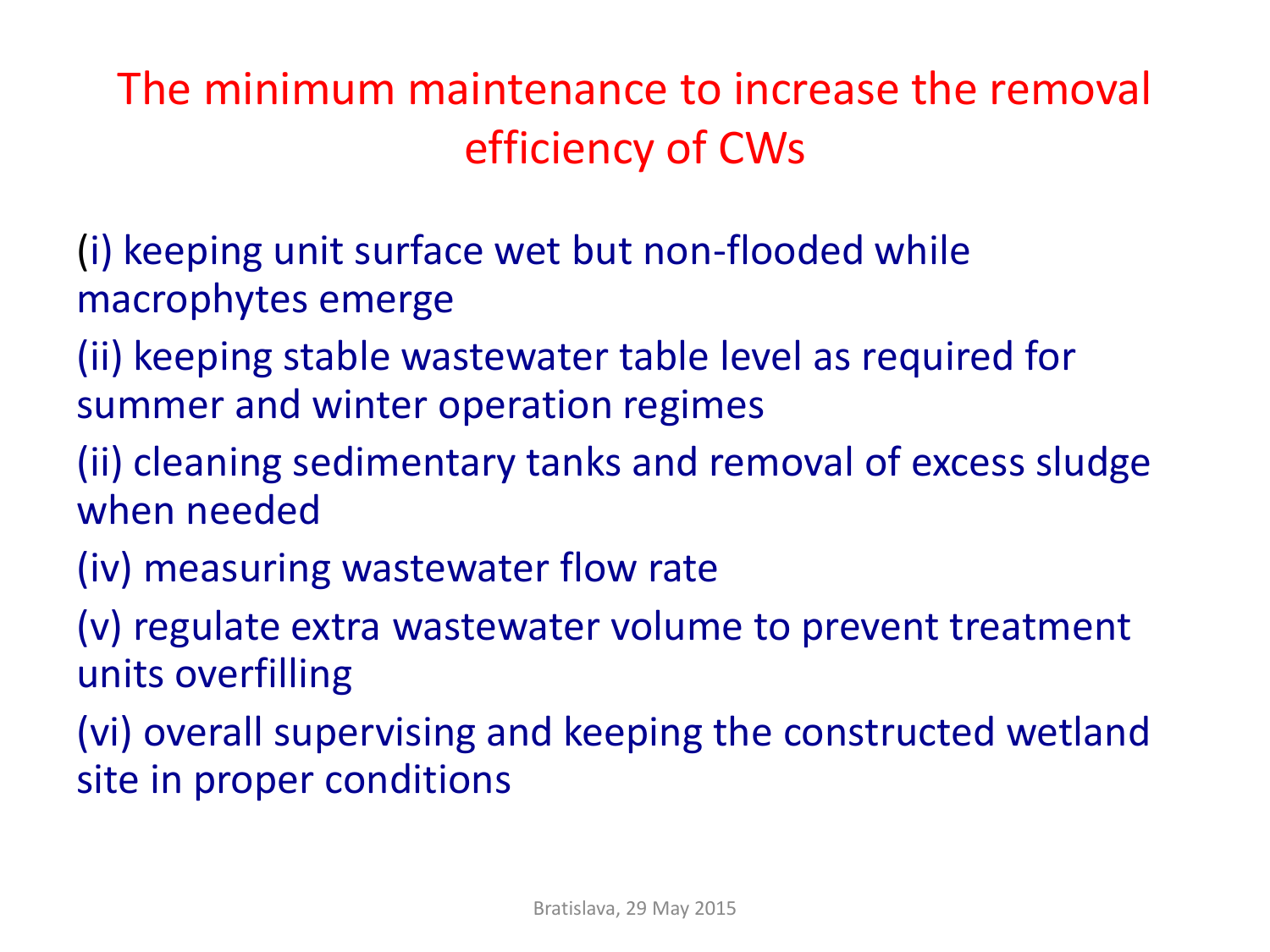### Public awareness

- What the public afraid of?
- changes…(landscapes, transport, new people)
- pollution...(i.e. wells, gardens, air)
- Why?
- no additional information (board, explanations)
- no public involvement
- What to do?

# **Understand and Follow community interests!**

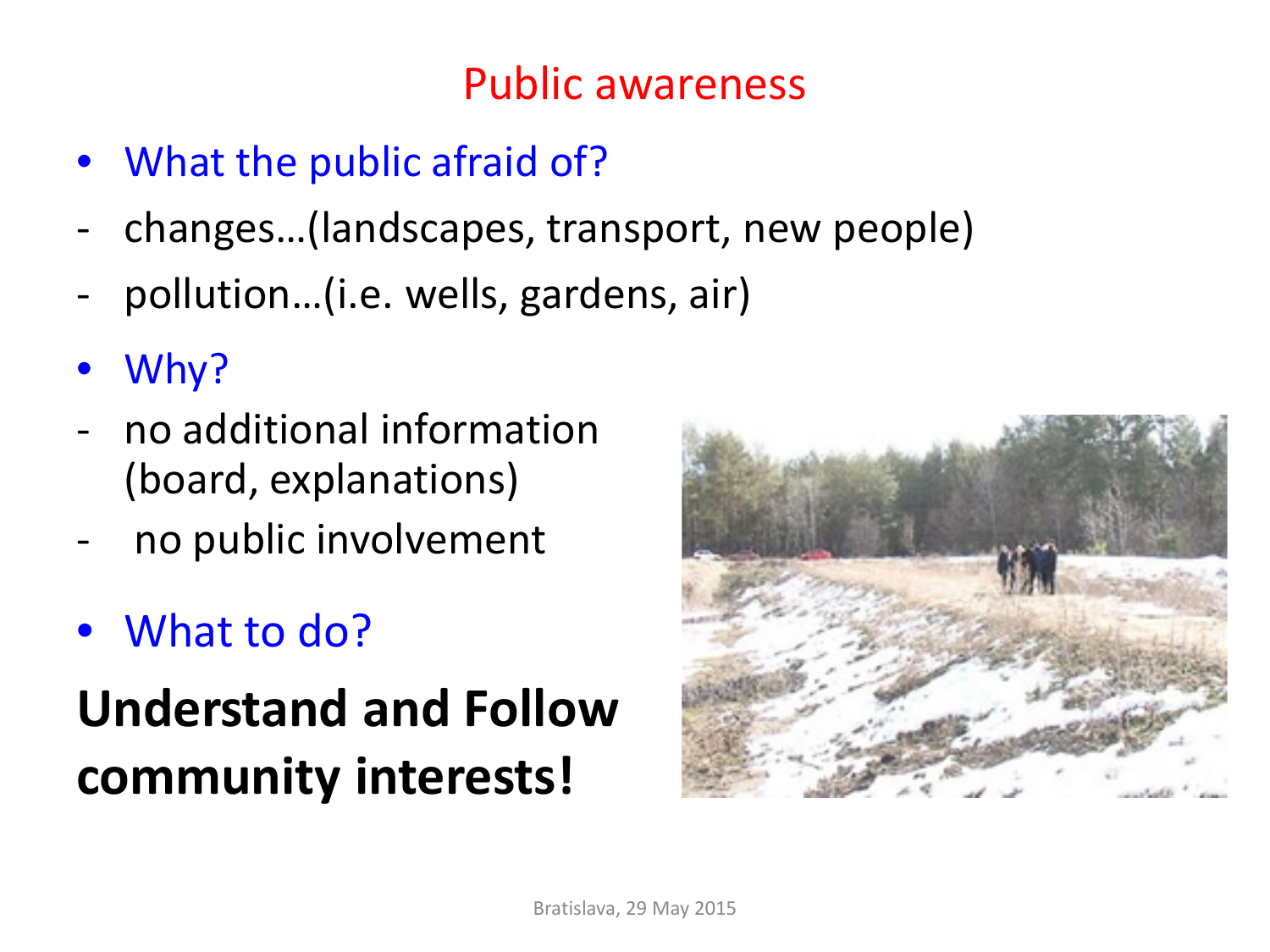# **Conclusions**

- CWs in Kharkiv region were efficient to remove organics (by  $BOD<sub>5</sub>$  and COD indicators) and SS
- The removal efficiency of contaminants at CWs was mainly dependent on inflow concentration, design, maintenance parameters and operating conditions
- CW has the same level of the removal efficiency of organics as WWTF, but lower construction and maintenance costs
- Operational conditions should be adjusted to the inflow concentrations and received wastewater volume
- The further development of the research will be focused on the nitrogen removal in CWs, application of phytoremediation for contaminated sites after military actions.